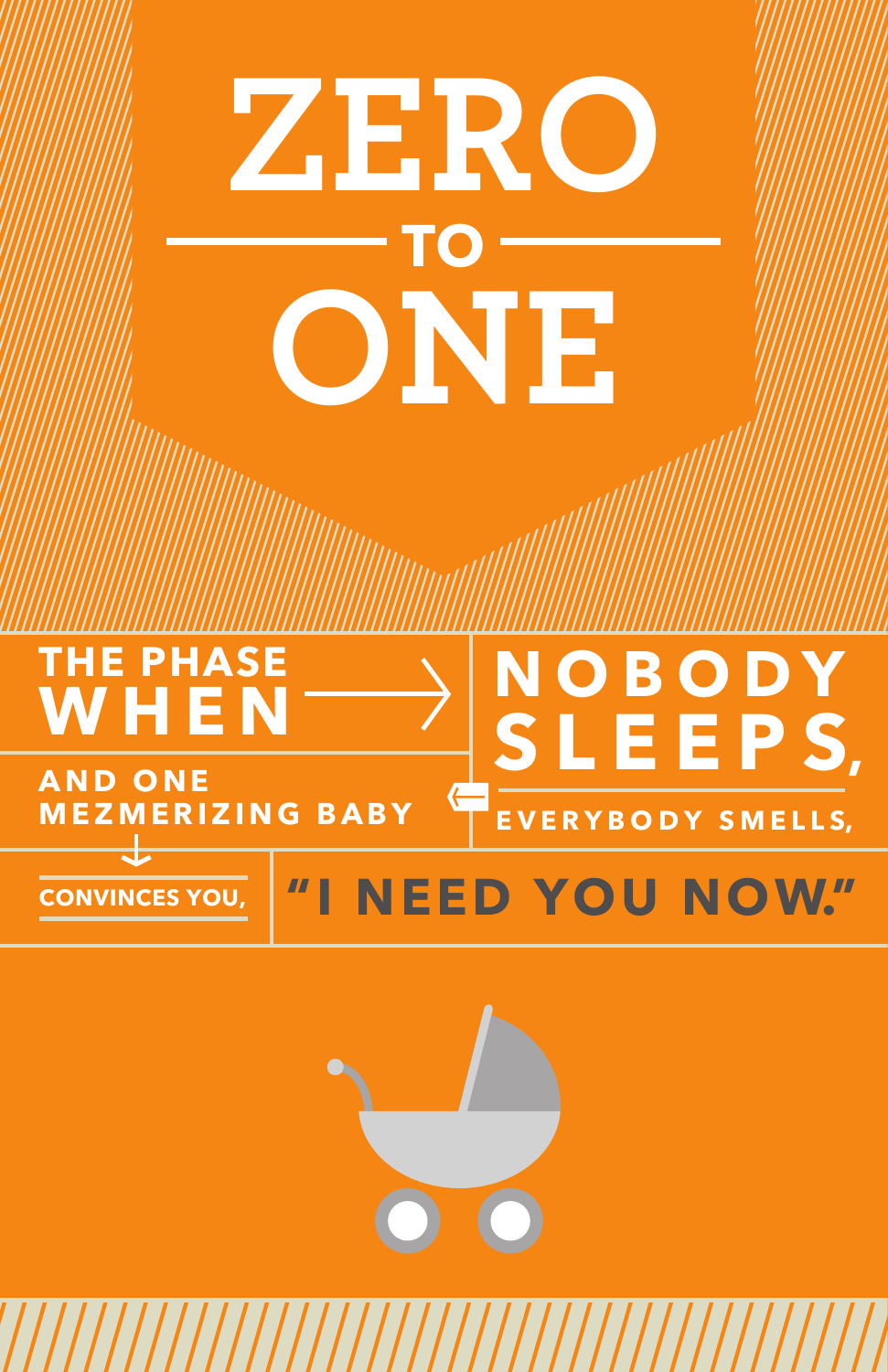#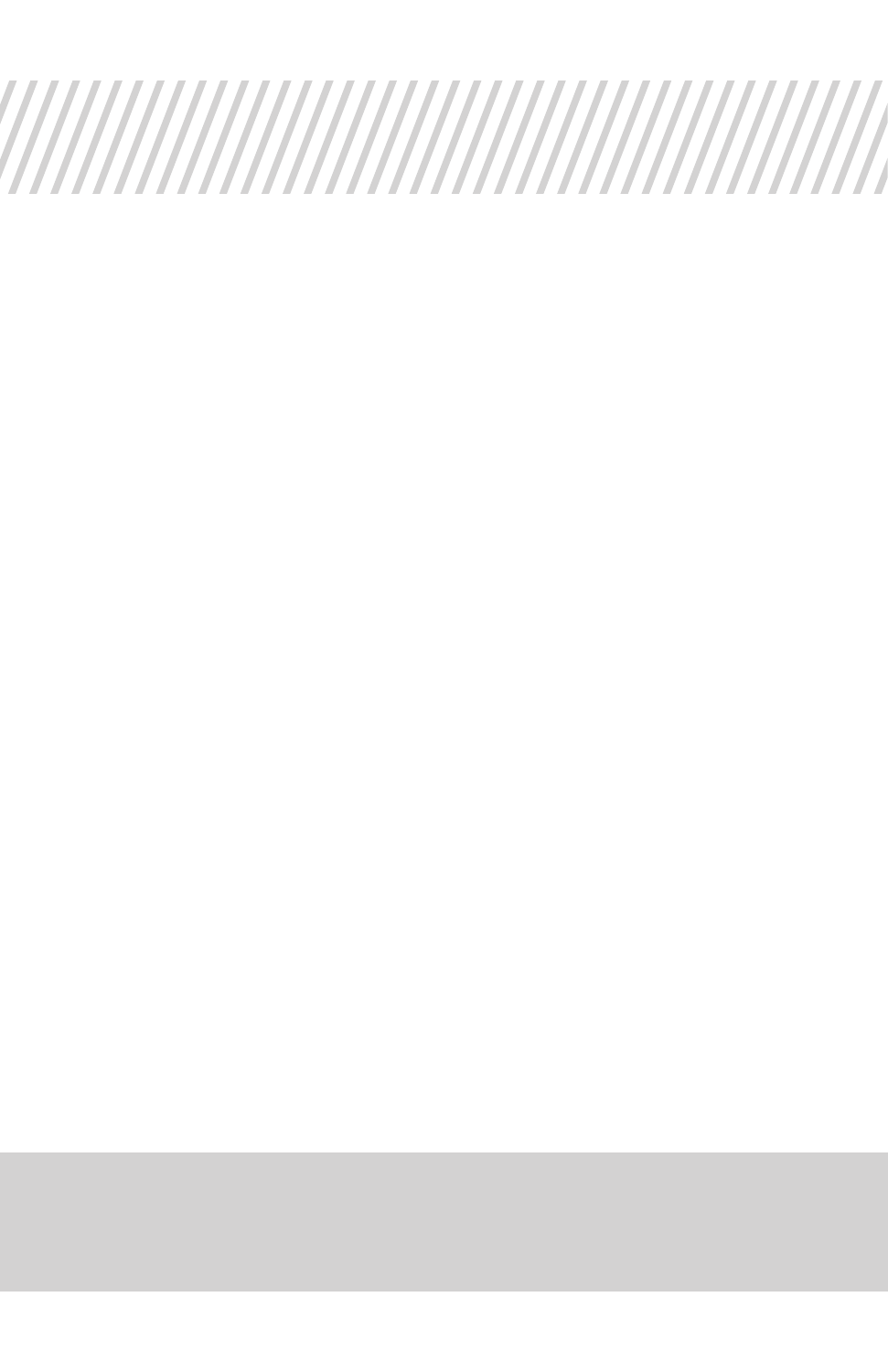## **YOU'VE NEVER KNOWN SLEEP DEPRIVATION LIKE THIS.**

Maybe that's why every book on babies seems to be primarily dedicated to keeping them happy (stop the crying, please!) or helping them sleep longer (so you can sleep longer).

## **YOU'VE NEVER REALLY** *SMELLED* **LIKE THIS.**

When faced with the choice between sleep or a shower, there are days (no one's counting how many) when cleanliness doesn't win out. The smells aren't all bad though. Just watch how long it takes grandma to lean over and sniff a new baby the first time they meet.

## **YOU'VE NEVER BEEN NEEDED LIKE THIS.**

IT'S JUST A **PHASE**

Your baby needs you more desperately, more consistently, and more frequently than at any other stage of life. They need you to feed them, clean up their messes, and help them get to sleep. They need you to comfort them, smile at them, and entertain them. And although the days are long, and the tasks feel demanding, only one thing matters most at this phase-you show up.

> SO DON'T MISS IT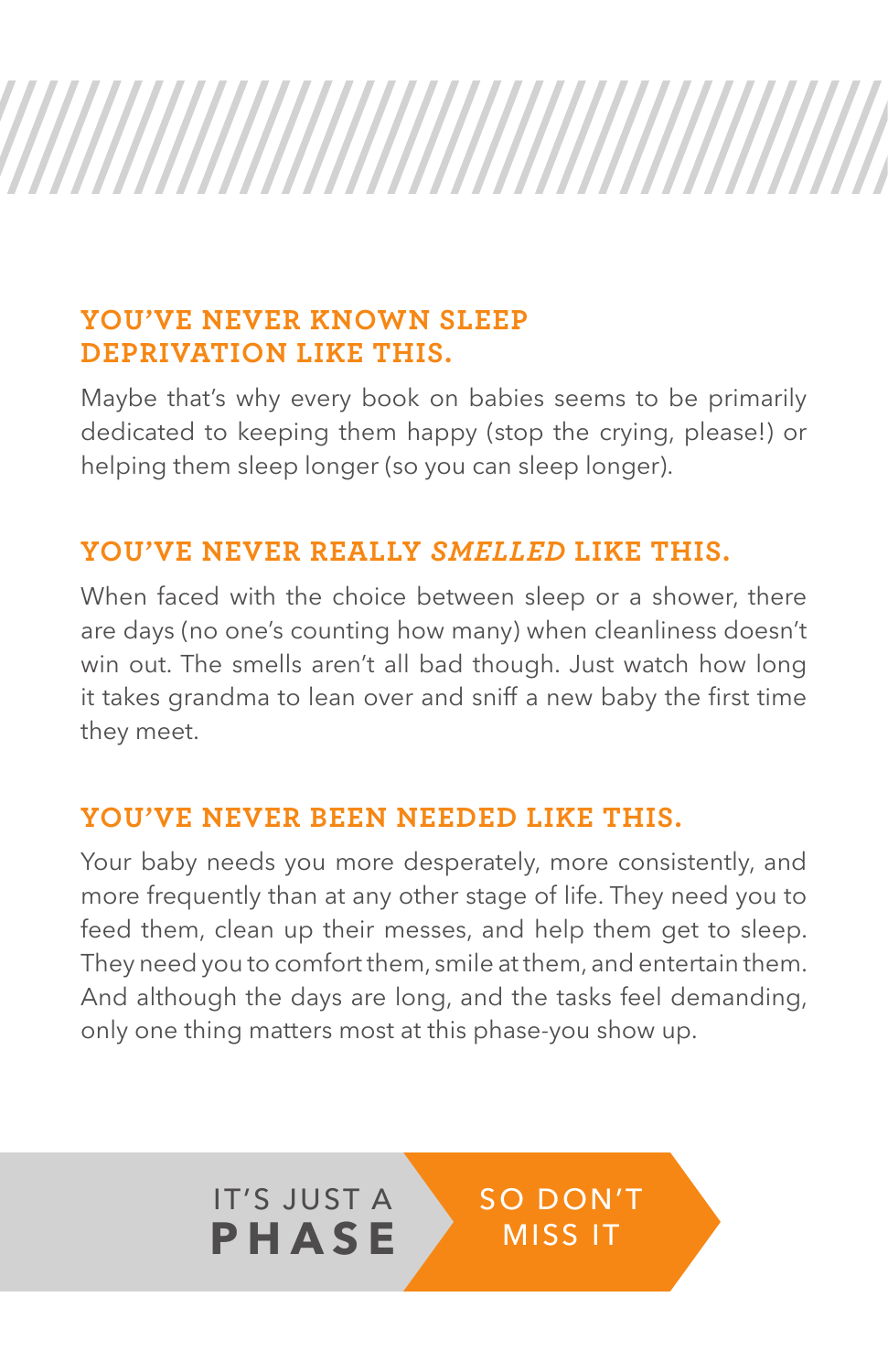## ,,,,,,,,,,,,,,,,,,,,,,,,,,,,,,,,,,,,,

## **YOUR ROLE IS TO EMBRACE THEIR PHYSICAL NEEDS**

Birth is the first crisis of life. Your baby has arrived in a world where they don't know the language and have very little control over their body. Babies are quickly forming first impressions about themselves and the world. When you respond with consistency, cuddle often and engage their senses, you help to lay a critical foundation of trust.

| <b>THINKS LIKE</b>    | You help them learn when you             |  |
|-----------------------|------------------------------------------|--|
| <b>AN ARTIST</b>      | <b>ENGAGE THEIR SENSES.</b>              |  |
| <b>WANTS TO KNOW,</b> | You capture their heart when you         |  |
| "AM I SAFE?"          | <b>ESTABLISH TRUST.</b>                  |  |
| IS MOTIVATED          | You coach their moral abilities when you |  |
| <b>BY SAFETY</b>      | <b>RESPOND WITH CONSISTENCY.</b>         |  |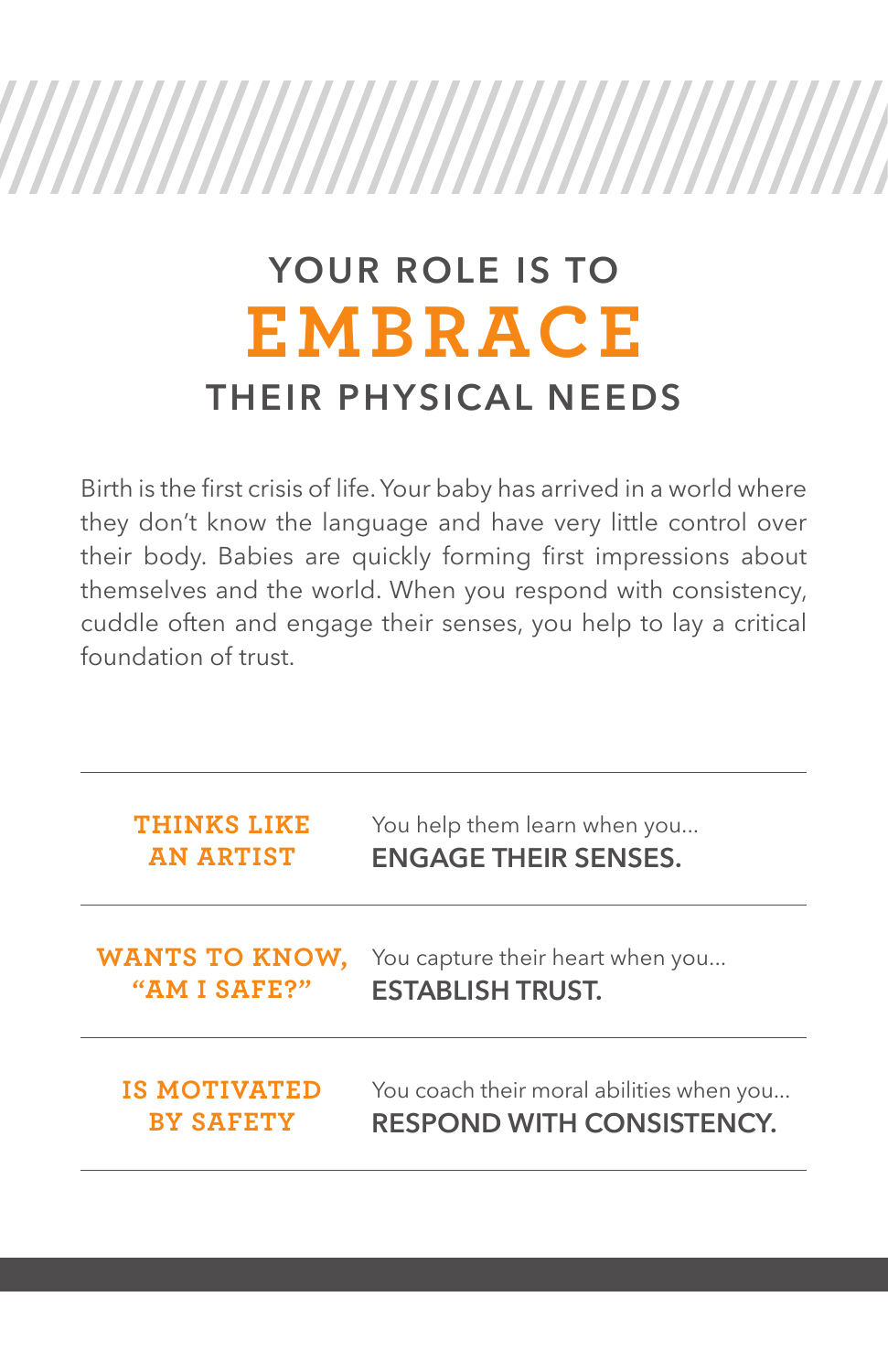## ,,,,,,,,,,,,,,,,,,,,,,,,,,,,,,,,,,,,,

## YOU WILL GIVE YOUR BABY A FIRST IMPRESSION OF THEIR HEAVENLY FATHER.

When you EMBRACE your baby's physical needs, you give them an early impression of love and care so they can learn to trust. But practically, when you embrace your baby's physical needs you also help them...

## **KNOW GOD'S LOVE. MEET GOD'S FAMILY.**

Every week you have an opportunity to...

## **PRAY WITH THEM. CONNECT WITH A FAITH COMMUNITY. ESTABLISH A RHYTHM IN YOUR HOME.**

Take advantage of your daily routine.

| <b>MORNING</b>  | <b>DRIVE</b>      | <b>BATH</b>      | <b>CUDDLE</b>       |
|-----------------|-------------------|------------------|---------------------|
| <b>TIME</b>     | <b>TIME</b>       | <b>TIME</b>      | <b>TIME</b>         |
| SET THE MOOD    | <b>REINFORCE</b>  | <b>WIND DOWN</b> | <b>BE PERSONAL.</b> |
| FOR THE DAY.    | SIMPLE IDEAS.     | <b>TOGETHER.</b> | Spend one-on-       |
| Smile and greet | Talk to your baby | Provide comfort  | one time that       |
| them with words | and play music as | as the day draws | communicates        |
| of love.        | you go.           | to a close.      | love and affection. |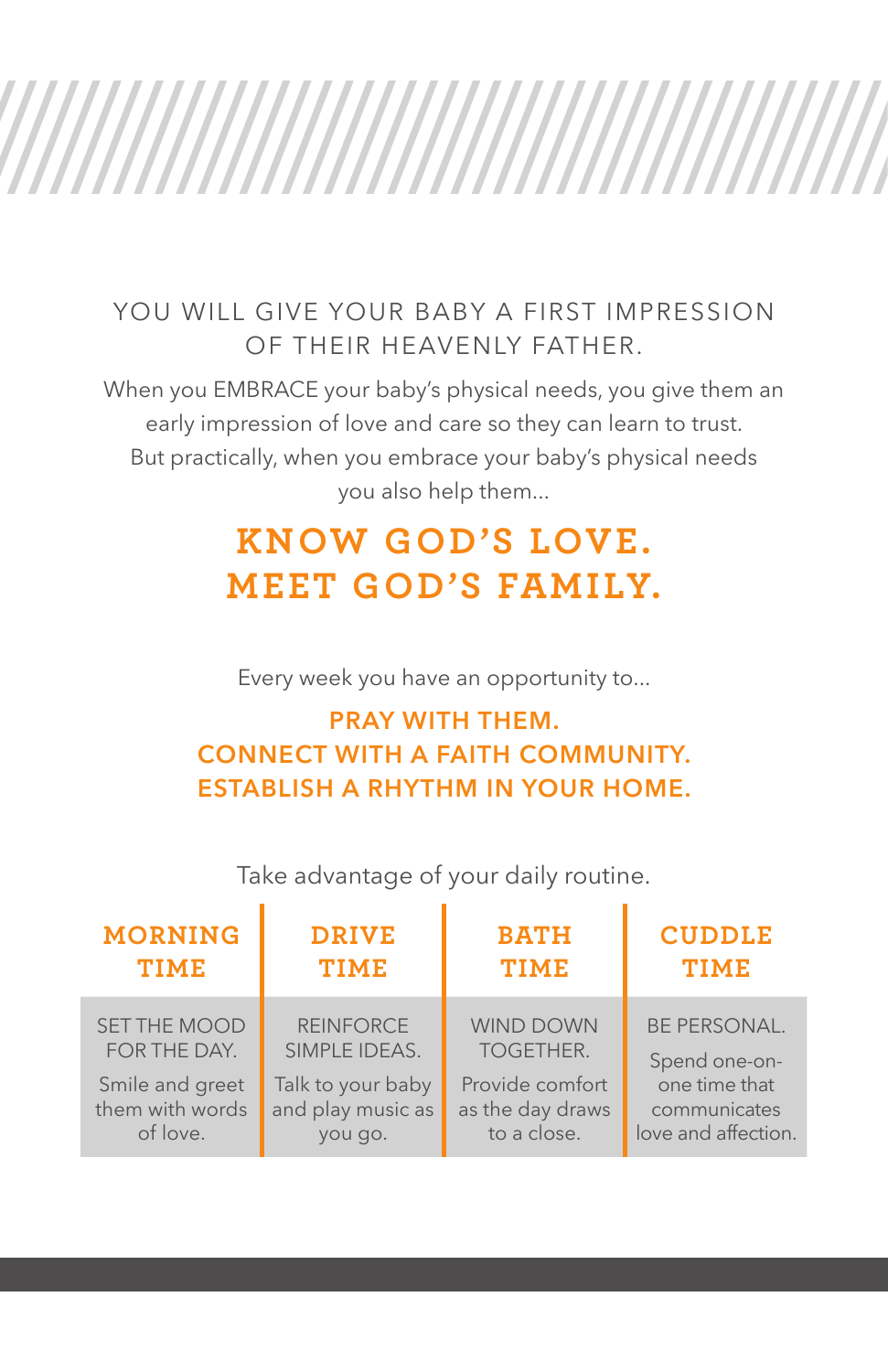## **YOUR BABY IS CHANGING...**

### **PHYSICALLY**

- » Lifts their head and chest (3–4 months)
- » Reaches for objects and rolls over (4–6 months)
- » Sits up and grabs with two fingers (6–8 months)
- » Crawls (6–10 months)
- » Stands unsupported/maybe even walks (11–12 months)

### **MENTALLY**

- » Experiences the world through five senses
- » Mildly aware of everything and learning fast
- » Learns best from things that respond to them (people over screens)
- » Enjoys music, dramatic expressions, silly voices, and things that make you look ridiculous

#### **VERBALLY**

- » Has distinctive cries and makes vowel sounds (0-6 weeks)
- » Turns toward your voice and makes consonant sounds (3 months)
- » Mimics your tone and "babbles" (6 months)
- » Understands simple words (9 months)
- » Understands around 70 words and says " first words" (12 months)

#### **EMOTIONALLY**

- » Gives the first social smile (6 weeks)
- » Mirrors expressions (2 months)
- » Distinguishes happy faces from sad faces (4 months)
- » Turns away from strangers to show fear (6 months)
- » Shows surprise at loud noises (7 months)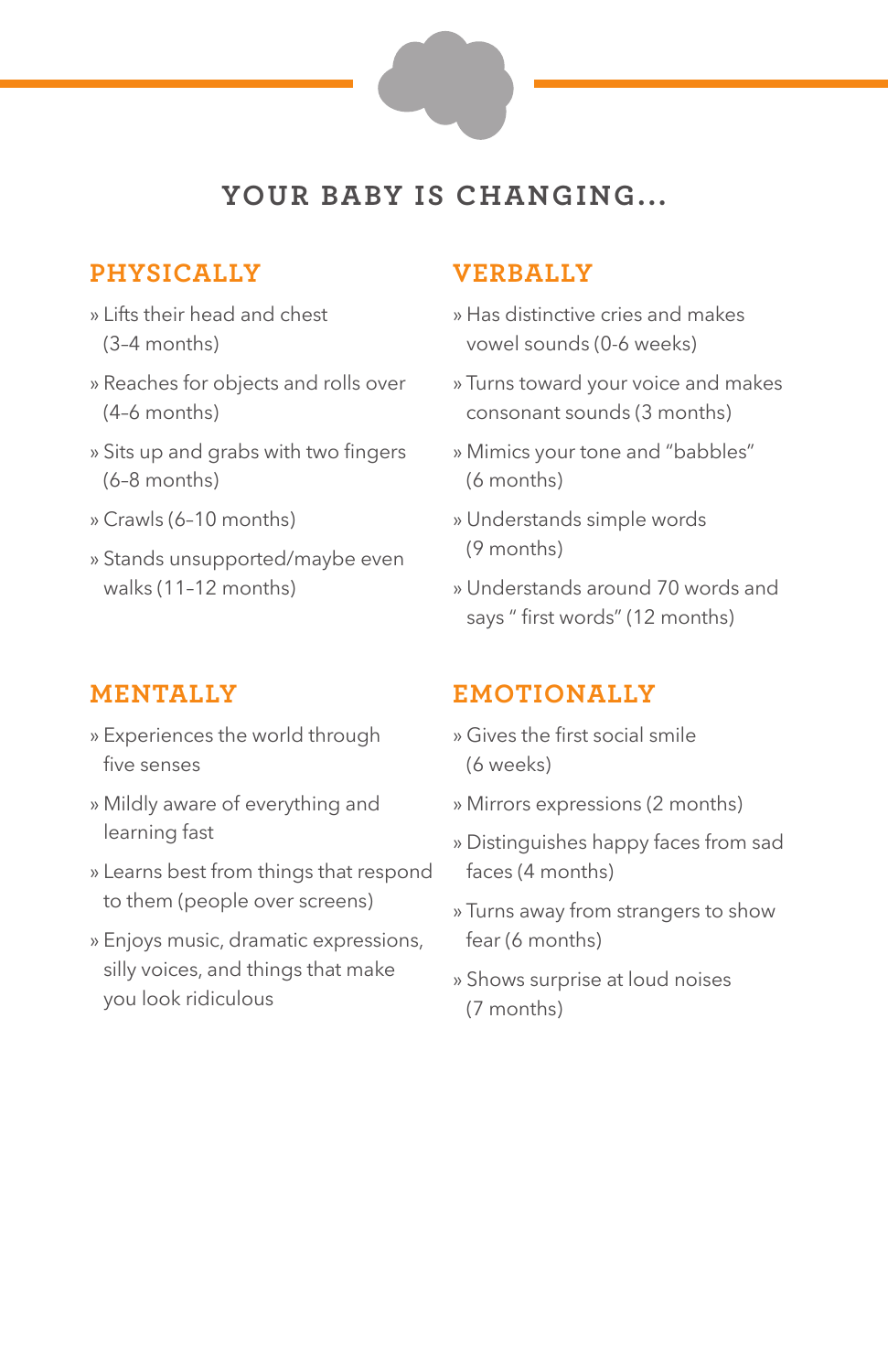## **PHASE: A TIMEFRAME** KID'S WHEN IN YOU  $\blacktriangle$ LIFE. **CAN LEVERAGE** DISTINCTIVE OPPORTUNITIES TO INFLUENCE **TO ONE**



**YOU HAVE 936 WEEKS AND COUNTING...**

© THE RETHINK GROUP, INC. ALL RIGHTS RESERVED. THINKORANGE.COM | JUSTAPHASE.COM | THEPARENTCUE.ORG